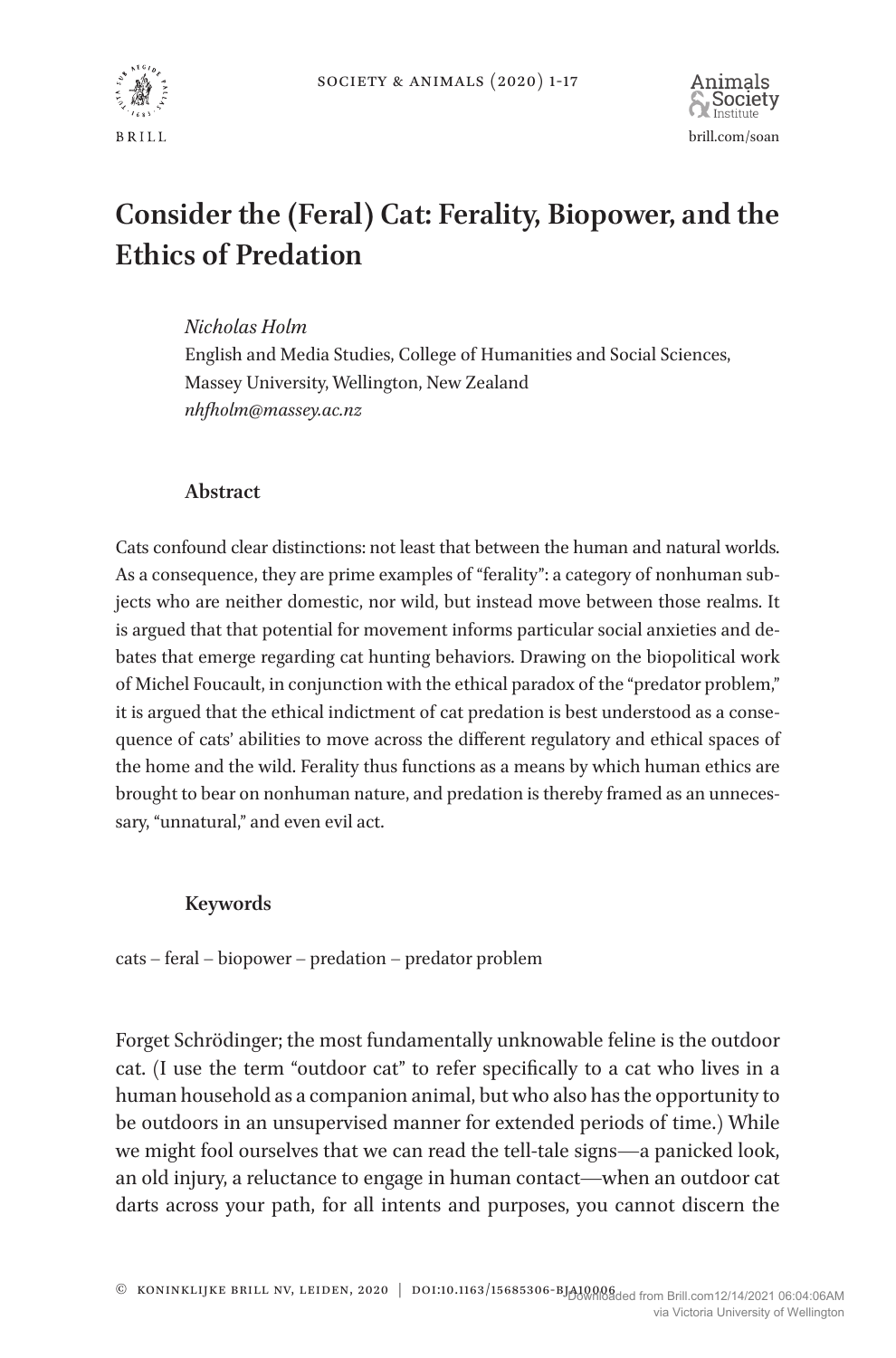feline's "ferality" in any ultimately convincing way.1 Each and every "domestic cat" (*Felis catus*) one encounters outdoors contains the potential to be not so domestic after all: a covertly feral animal who lurks outside the parameters, and more importantly the control, of human society.

Moreover, although the term might connote some ambiguous sense of "scientificity," in practice, no insight into genetic structure or even behavioral patterns could ever discern an outdoor cat's ferality with any final certainty (Franklin, 2014). Despite attempts to pin down the meaning of feral in particular jurisdictions, the precise definition of the term remains surprisingly vague in practice. Such uncertainty arises because the designation of feral is neither objective nor stable; rather, it is deeply discursive, which is to say, following the work of Michel Foucault, that it is the product of cultural, social, and political forces (Hillier, 2017a, 2017b). Consequently, although ferality is often evoked as if its meaning were beyond doubt, in practice the idea of the feral is deeply implicated in complex and shifting systems of judgment and power. Every outdoor cat carries with them the possibility of potential ferality: the threat that they could—or, indeed, may already have—escape the bounds of human control. Every cat is a feral cat in waiting.

The indeterminate nature of ferality speaks to the manner in which outdoor cats exist across different orders of being and behavior, not least between the human and nonhuman worlds. The cat's ability to move becomes controversial, however, when figured in terms of predation. It is by virtue of this mobility that cats frequently appear in conservationist rhetoric as threats to local ecosystems that need to be managed or eliminated. The idea of the feral is therefore more than simply a technical or theoretical designation, but instead has major consequences for the life and death of cats and their prey. Understanding the ostensible danger posed by the outdoor cat to existing ecosystems requires us to untangle the multiple ways in which cats exist at the muddled intersection of conservation, domesticity, wildness, and ecological science.

In this article, I explore feral potentiality as one way to make sense of the social, environmental, and ecological statuses of outdoor cats and their existence across different regimes of power and ethics. Building on prior work that conceptualizes ferality as an expression of Foucauldian biopower, I explore how that designation is complicated by the ability of outdoor cats to move across ecological regimes of biopolitics and the strict regimes of discipline

<sup>1</sup> Indeed, if you were to meet my cat, a tiny, long-haired mongrel with "smoke" coloring called Artemis, you could quite likely mistake her for feral, so scared is she of most human contact. I can assure you though that while she may not hang around to let you see, let alone touch, her, she is very happy to nestle on my lap in the evenings.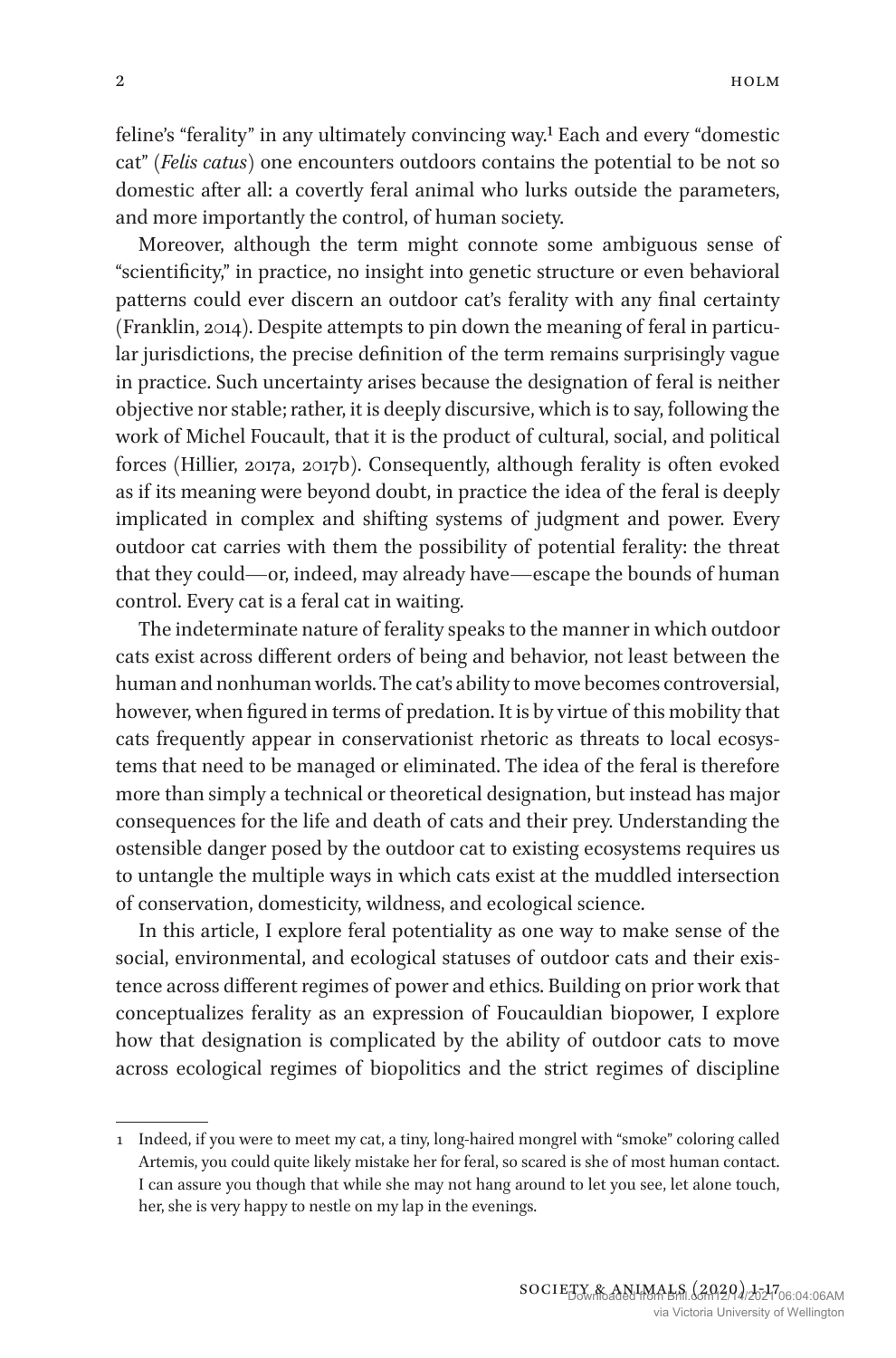customarily applied to domesticated nonhumans. I argue that this movement creates conditions wherein cat predation can be figured as non-natural behavior, and thereby confound what environmental philosophers call the "predation problem": the ethical distinction between human hunting and nonhuman predation. Consequently, I posit that it is by virtue of their feral potentiality that cats' hunting behavior can be figured as an (un)ethical act for which they can then be held accountable in ways from which nonhuman predators are usually exempt. In this manner, and in contrast with dominant beliefs about nonhuman animal subjectivity and ethical culpability, the predatory behavior of cats can be figured by its opponents as outside of natural ecological relations and thus an unnecessary and "unnatural" act.

#### **Defining Ferality**

In contrast to many other ostensibly domesticated species, cats have historically not been subject to extensive control or confinement. Cats live among humans, but are not bound by them nor to them (Bradshaw, 2013; Tucker, 2016). It is the trite cliché of innumerable internet jokes, that while you may live with a cat, you do not own—let alone command—them. As a consequence, cats frequently exhibit a tendency to move freely between the household and the outdoors and the different regimes of animal behaviour expected in these different spaces. In the case of cats, the idea of ferality thus gestures towards this possibility of movement as much as any solid identity. Covering a wide range of possible ways of living, the category of feral can encompass both those cats who survive through scavenging and symbiosis in urban environments and those who have established lives entirely outside of human influence, and indeed, many positions in between.

Moreover, the flexibility of ferality is not limited to cats alone: rather it refers to a whole larger category of nonhuman (and sometimes human) life that is "interstitial, conceived as in-between the wild and domestic […] animals who are conceptually on the move, travelling between and never completely or comfortably fitting into categories" (Marvin & McHugh, 2014, p. 7). The term also very frequently carries with it a pejorative sense where "feral animals are those whose wildness carries a taint of degradation" (Armstrong & Potts, 2014, p. 174). Thus, in contrast to the pure, unsullied wild, the feral has come to evoke a debased form of nature: corrupted by its time spent under human control, feral is the evil twin of wild. Whereas the wild stands majestically on a cliff top overlooking a river, the feral bites you in a back alley while you're putting out the trash.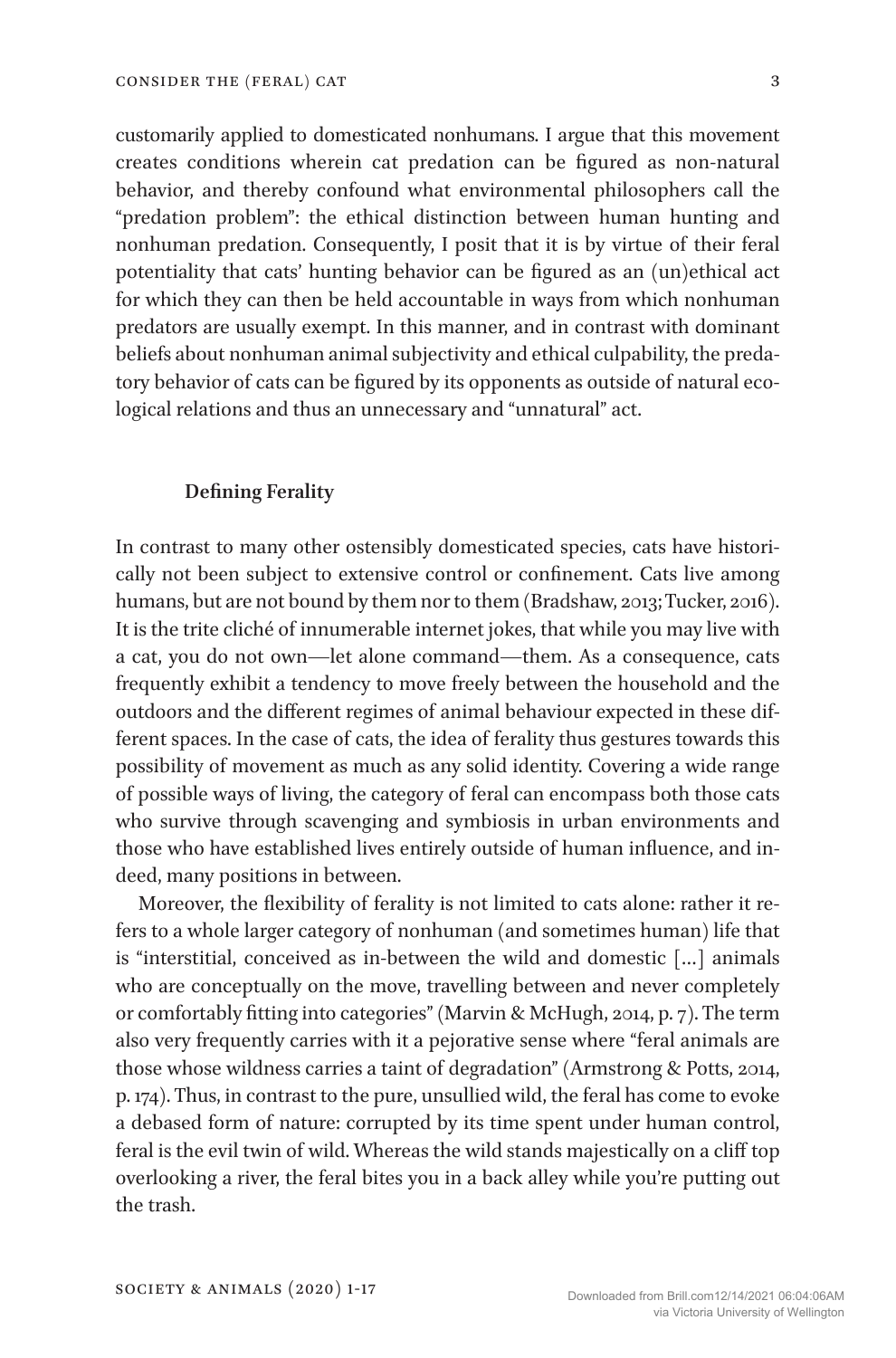As a consequence of this connotative baggage, ferality fits awkwardly into scientific and legal discourses around animals such as cats. Not only can cats "move readily between different classifications that exist in the literature" across their lifetime, but the scientific literature itself is often unclear as to what exactly "feral" refers, with the term being used interchangeably with other terms like "free-roaming" or "stray" (Farnworth, Dye, & Keown, 2010). When considering the ecological status and role of cats, feral cats can be grouped together with strays and free-roaming domestic cats under categories such as "wandering" (Toukhsati, Young, Bennett, & Coleman, 2012) or "semi-owned" (Toukhsati, Bennett, & Coleman, 2007), or in other contexts, stray and feral may be treated as the same thing (Lloyd & Hernandez, 2015). As a result, "not all cats fall neatly into [the] two categories [of domestic and feral]" (Travaglia & Miller, 2018, p. 154): a situation that is further complicated by the possibility that (in some accounts at least) any given cat can move between those categories of domestic and feral throughout their lifetime (Holmberg, 2014).

Thus, despite attempts to lock down clear definitions, "the cat population is, in reality, a single fluid contiguous group where individuals may transition from one group to another, dependent on their location and the human population that it lives within or beside" (Kikillius, Chambers, Farnworth, & Hare, 2016, p. 6). A similar problem can be found in legislative and policy documents, which tend to focus on questions of ownership and where feral cats sit uneasily between the better defined categories of wild and domestic, such that it is unclear where responsibility for the animals' wellbeing or behaviors might lie (Fry, 2010; Nurse & Ryland, 2013). The distinction between feral, stray, and wild cats is therefore inconsistent between jurisdictions and relies upon the intuitive judgement of those enacting animal control laws, rather than any clear definition (Schaffner, 2011, p. 119, pp. 129-30). Though both scientific and legal discourses are often imagined as sites of clarity and objectivity, the complication of ferality demonstrates how such qualities do not and indeed cannot exist in practice.

The difficulty of applying the concept of ferality in any consistent or cogent way does not, however, prevent the term from exerting real and consequential influence upon the world. A term need not be ontologically true to be politically powerful and when actual cats are labelled as feral, they become available to multiple forms of human intervention, management, and even extermination. Thus, although the idea of ferality says nothing about the essential or material truth of the animal it describes, it nonetheless has real implications for how animals live their lives (or die their deaths) (Hillier & Byrne, 2016, p. 388). In this sense, ferality can be thought of as discursive in the sense theorized by Foucault (2000): an enjoinment of power and knowledge "characterized by the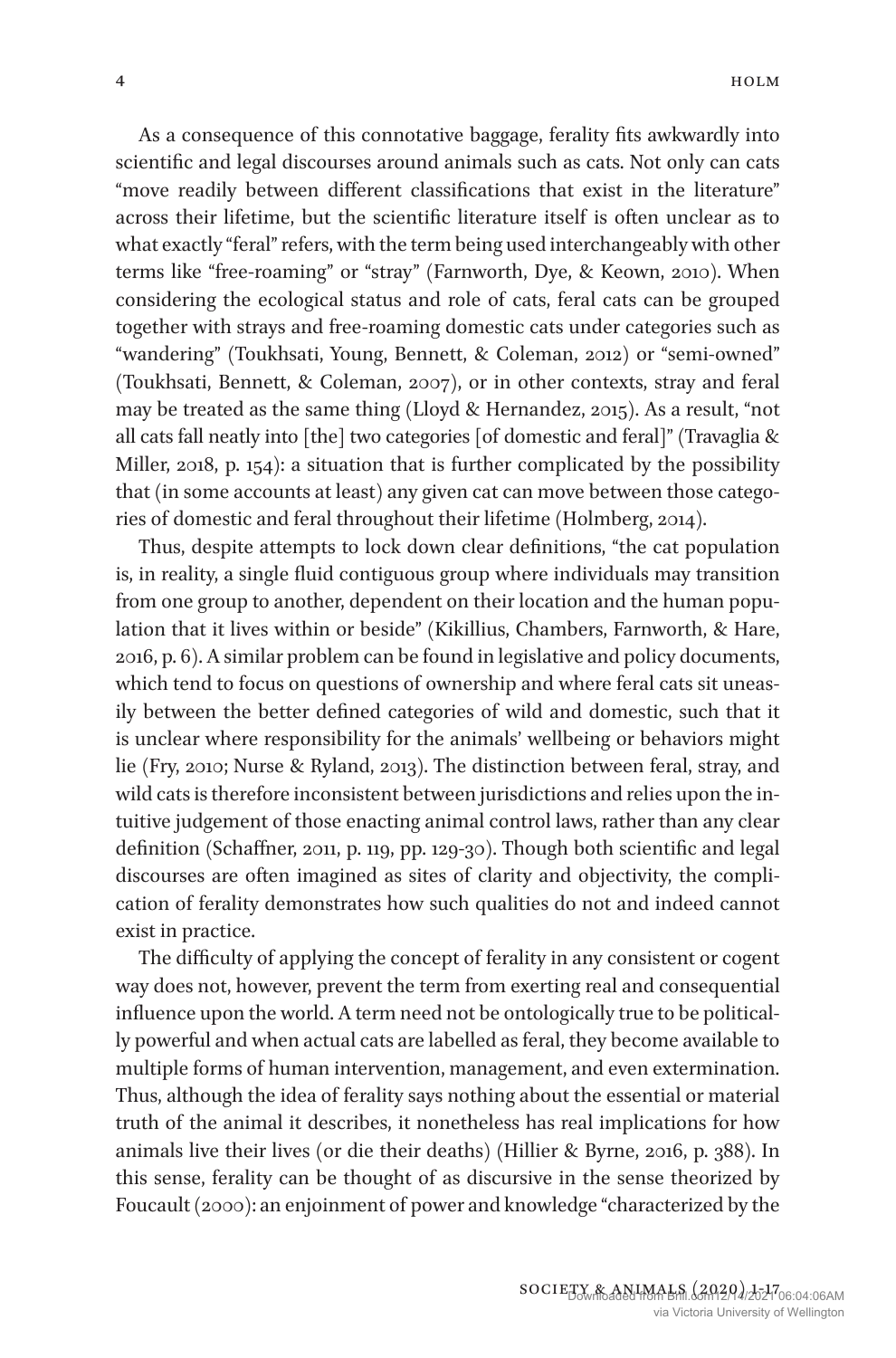demarcation of a field of objects, by the definition of a legitimate perspective for a subject of knowledge, by the setting of norms for elaborating concepts and theories" (p. 11).

Discourses produce certain ways of speaking and particular points of reference for organizing and enacting knowledge that then shape how power comes to bear on both individual subjects and wider populations (Foucault, 1978). The question regarding discursive knowledge is not whether it is true or false, but how it organizes lives and produces certain ways of living. Understood as a discursive practice in this sense, ferality is more than just a way of talking about animals, it is also a way of regulating and governing them through the generation of knowledge that produces particular relationships and conceivable courses of actions. Ferality creates a way of knowing animals that then shapes how we act towards them: it calls into being a category of cats on the basis of one aspect of their existence—their relative autonomy with regard to human control—that then functions as pejoratively definitive of their entire being.

In this manner, ferality parallels Foucault's argument regarding the formation of the discourse of homosexuality in the nineteenth century. Prior to the crystallization of the homosexual identity, Foucault argues that sodomy existed as a "category of forbidden acts." Sodomy did not constitute an identity, but was rather a somewhat illicit practice in which some subjects periodically engaged (like jay-walking or binge drinking today). It was only with the establishment of the "psychological, psychiatric, medical category of homosexuality," that the homosexual subject became knowable as "a type of life, a life form, and a morphology" (Foucault, 1978, p. 43). What had previously been a particular form of behavior (Foucault, 1985, pp. 187-203) thus became the basis for a novel form of subjectivity, one thought to be fundamentally constituted by its sexuality.

Similarly, feral (though less absolutely and obsessively the subject of medical and legal discourse as homosexuality) marks an analogous process of transformation from passing behavior to fundamental identity. At earlier moments of human history, defying anthropocentric control and forging a life alongside but not determined by human society would have been seen as a common, recurring, even expected if not encouraged, animal behavior. For an animal to live in such a way—certainly no longer wild, but by no means domesticated would have been an unsurprising form of co-existence up until as recently as the early nineteenth century (Nash, 1982, p. 57; Sterba, 2012, p. 38). The discourse of ferality names a break in this tradition, though, marking a point at which this is no longer simply a form of conduct, but rather comes to name a particular form of animal life that emerges with the birth of the modern world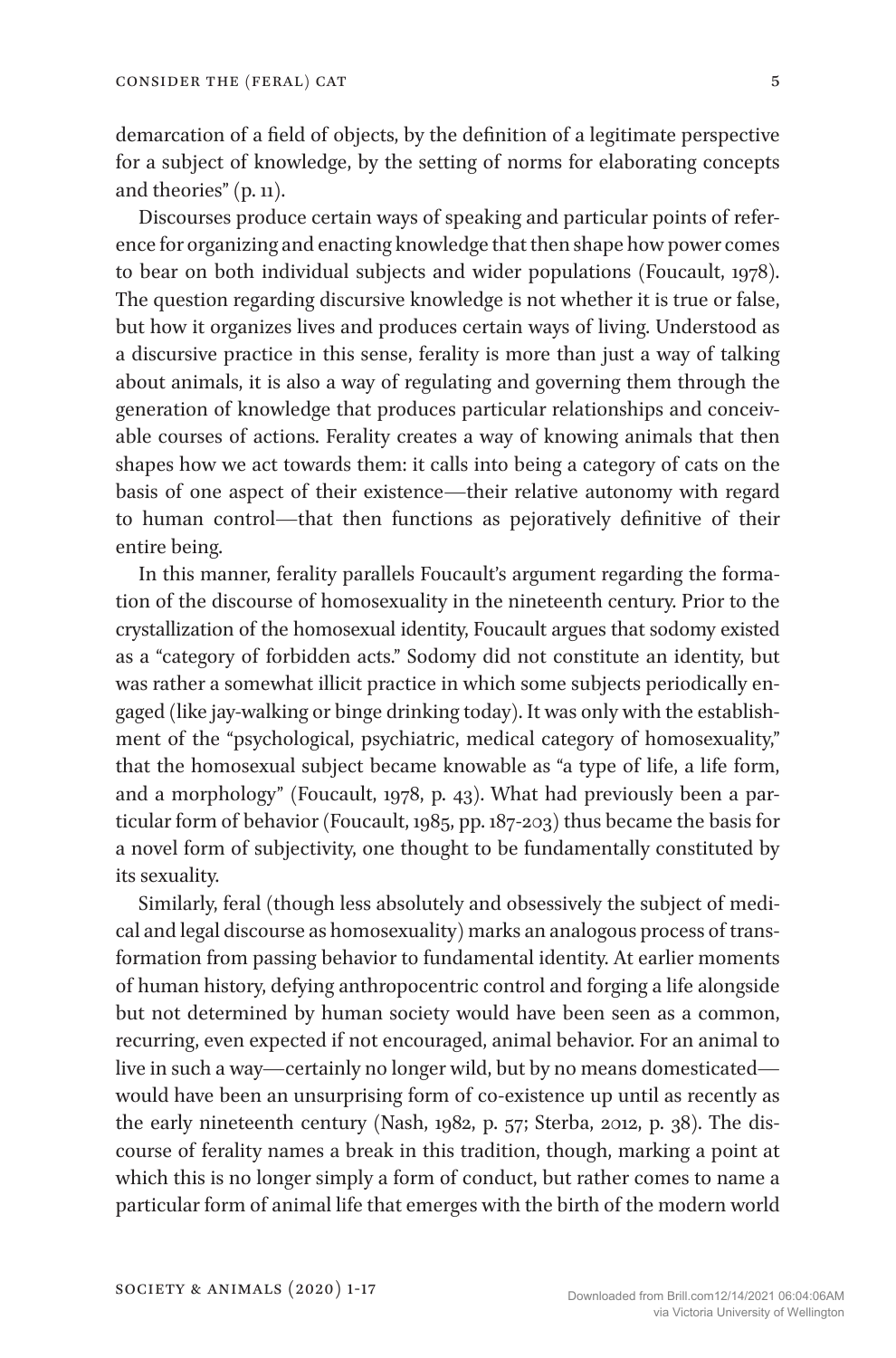(Franklin, 2014, p. 141): a form of life that, like the homosexual, is initially considered to be inherently malignant. Echoing Foucault's (1978) formulation that "the sodomite had been a temporary aberration; the homosexual was now a species" (p. 43), the aberration of the self-liberated animal now forms the basis of the new feral "species."

## **Regulating Nature, Disciplining Nonhuman Animals**

It is paradoxical, then, that while "feral" is assumed to name a state of animal existence outside of human control, in practice, to identify a cat in those terms is to integrate them into a set of powerful systems of human governance. Once named as feral, a cat (or population of cats) becomes known in a particular way and thereby becomes available to particular forms of power. Specifically, to be labelled "feral" opens a cat up to a particular form of regulatory power that is akin to what Foucault (2003) refers to as "biopolitics" (Hillier, 2017a, 2017b; Hillier & Byrne, 2016): a specific discursive configuration that comes into being in European society at the end of the eighteenth century and which seeks to regulate human behavior as a "species" (p. 242).

Biopolitics is a form of governance and regulation that is not concerned with individuals, but instead operates at the level of populations: it addresses the "global mass" in terms of fertility, mortality and "relations between the human race … and their environment, the milieu in which they live" (Foucault, 2003, p. 245). Biopolitics takes the form of interventions that range from epidemiology to mass hygiene, welfare systems to population forecasts, that seek to regulate behavior at the level of "biosociological processes" (Foucault, 2003, p. 250). Operating from the vantage point of bird's-eye models of social systems and flows, biopolitics is thus concerned with the control of life not at the level of individuals, but at the level of structural interventions and consequences in order to (almost always) promote population health.

Although Foucault is solely concerned with human society in his analysis, it has been widely noted that the concept of biopolitics (sometimes erroneously equated with the associated but distinct term, "biopower") is also applicable in the context of the nonhuman world as a way of describing conservation practices and ecology more generally (Biermann & Mansfield, 2014; Srinivasan, 2017; Youatt, 2008). Conservation biology is a biopolitical discourse insofar as it is intended to not only gain knowledge of the patterns and structures of life, but also to intercede within those patterns and structures to obtain specific arrangements of the nonhuman world. Conservation biology is an attempt to apply ecological knowledge as a means to regulate nonhuman life at the level of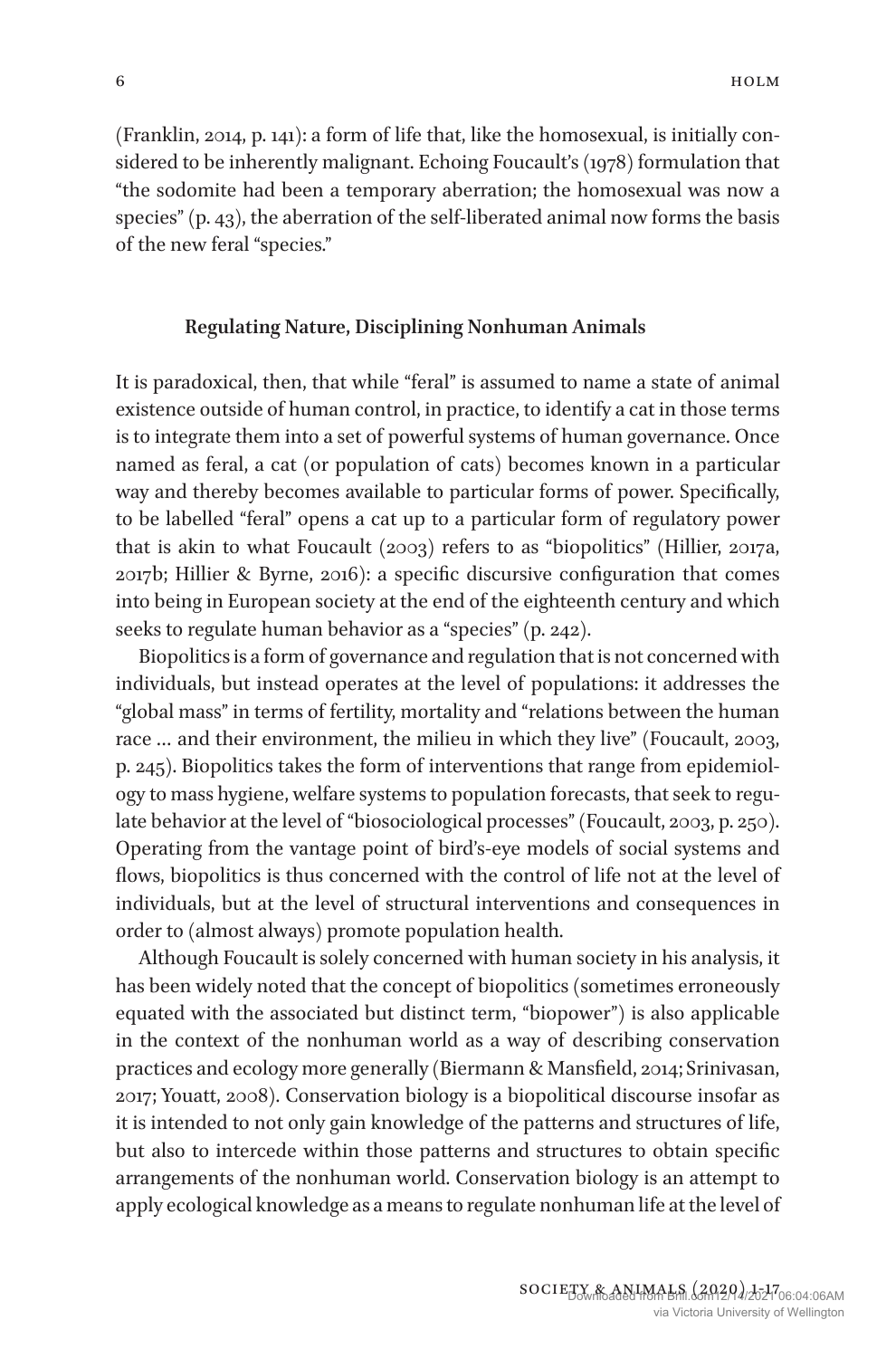populations. However, if the rawest and most lethal forms of biopolitics—such as eugenics and genocide—have been largely abandoned in the governance of humans (though important exceptions exist, Mbembe, 2003), they remain acceptable forms of conduct in many forms of conservation biology. Certain forms of life are regularly deemed either degraded and degrading (Holm, 2012) or even antithetical to proper nature (Holm, 2015), and are therefore subject to extreme sanctions.

In the context of human society, Foucault (2003) provocatively refers to the drawing of lethal distinctions—those that designate who should live and who should die—as "racism:" a designation within a biopolitical order that recalls the "old sovereign right to kill" in a system that is more generally dedicated to the promotion of life (p. 256). In an ecological context, ferality serves an analogously racist purpose: justifying extermination in the context of a larger discourse that is ostensibly dedicated to the flourishing of nonhuman life (Hillier, 2015). Ferality can therefore be understood as a possible position within the matrix of ecological biopolitics—and a central term of feline biopolitics in particular (Hillier, 2015, 2017a; Hillier & Byrne, 2016)—that names a population specifically open to intrusive interventions designed to reduce numbers by punitive and even lethal means. Consequently, insofar as cats are always potentially feral, they are always potentially available for lethal management.

However, the situation of the potentially feral outdoor cat is not simply a product of the biopolitical context: both the cat's dilemma and the feline's unusual conservation status arise because the creature straddles a boundary between wild nature and domesticity. In contrast to "natural" environments, cats encounter a markedly different set of regulatory practices within the home. Biopolitics very rarely intrude into the world of "companion animals" who are primarily understood as anthropo-adjacent subjects rather than members of nonhuman ecological systems. As a companion animal, a cat is understood and engaged with as an individual, rather than as a member of a species (Franklin, 2014, p. 149). This is not simply conceptual: companion animals in the western world are customarily de-sexed, which literally removes their ability to further contribute to the species on a biological level.

This anatomical intervention is then complemented by a range of other regimes—feeding schedules, systems of communication, micro-chipping and surveillance, physiological interventions like worming and flea treatment, and the expectation not to scratch or shed or defecate inside—that function to direct companion animals away from forms of behavior often exhibited in nonhuman environments while also making them dependent upon humans for shelter, companionship, and food. Such forms of regulation are not technically biopolitical, but rather are better understood as part of the broader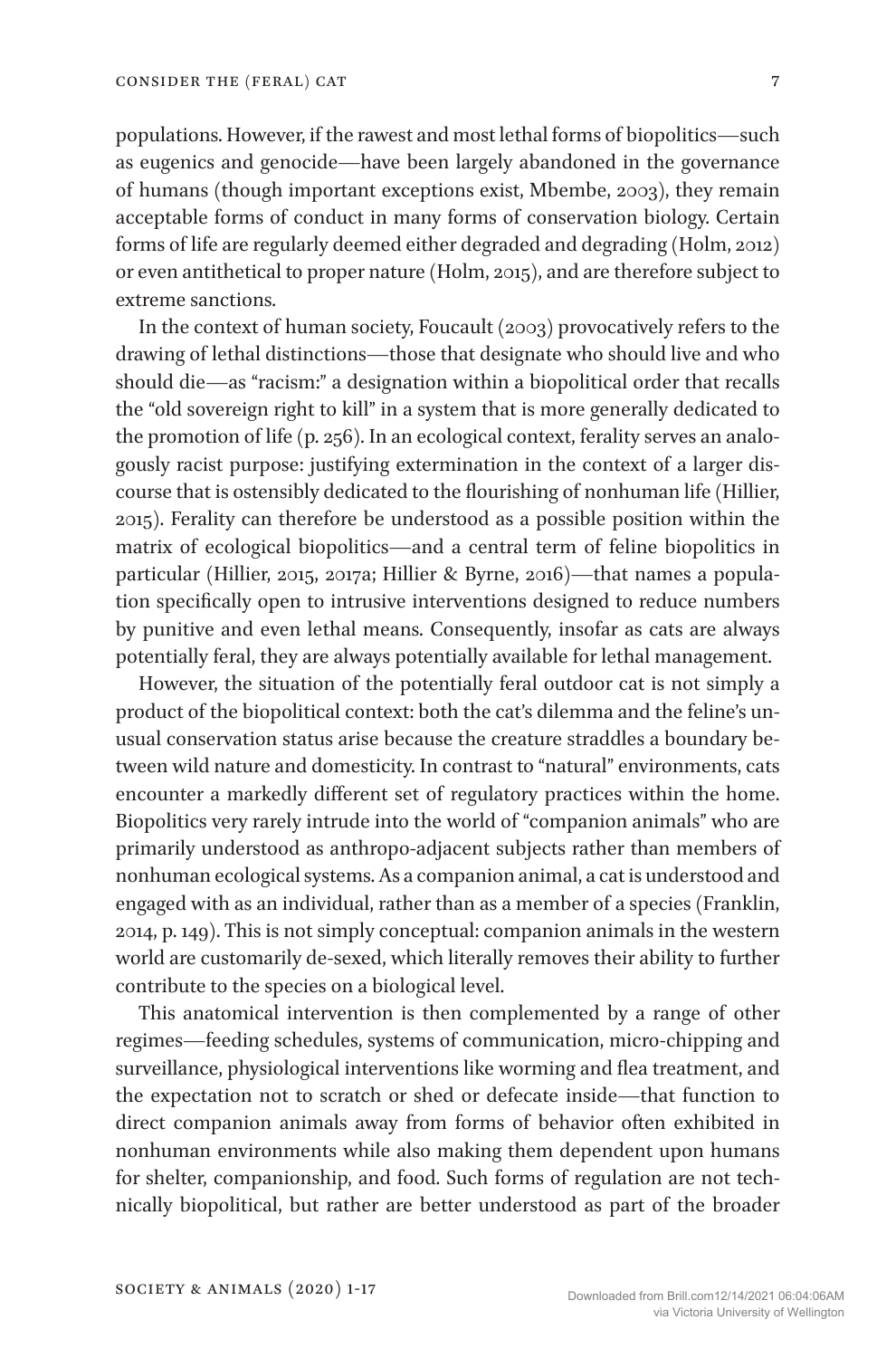Foucauldian notion of "biopower," which comprises both biopolitics and a set of practices alternately referred to as "anatomo-politics" or "discipline" (Foucault, 2003, pp. 242-243). In contrast to the population-level concerns of biopolitics, anatomo-politics function at the level of individual bodies, which are trained to behave in certain ways that align with the demands of their context in order to integrate individual animals into desirable systems of behavior and interaction.

In Foucault's (1978) account, both forms of regulatory power—biopolitics and anatomo-politics—work in tandem to affect the regulation of human life in biological terms: exerting power at the level of individual and species existence (p. 139). However, while Foucault theorized these two forms of power as being tightly interwoven in his account of human society, the separation of the two makes sense in discussions of nonhuman life, where the dominant conception of nature presumes that regulatory power is not exerted upon the bodies of individual animals. To do so would be to subject them to human control and thereby remove them from the domain of what is usually regarded as wild and thereby "legitimate" nature. (The paradoxical consequences of this edict are at the heart of debates regarding the ethical and ecological statuses of the modern zoo system where the "wildness" of animals is produced through intense managerial interventions; Chrulew, 2011).

Hence, although often the focus of intervention at the levels of species or ecosystem, individual instances of nonhuman life must remain outside human control if they are to remain viably "natural." There thus arises a situation where different forms of power are exercised upon animals (and some plants) depending upon which regime they are seen as being part of. "Wild" nonhumans are monitored and controlled at the level of species populations with little regard for the status of individuals; in contrast, domesticated nonhumans are regulated as individuals while being functionally divorced from the wider populations with which they are biologically aligned. This is not to say that such systems of power absolutely define the lived experience of these animal subjects. While they are certainly subject to power, they need not be entirely produced and defined by it, nor do such discursive accounts exhaust potential knowledge of those subjects.

In the case of nonhuman regulation, there thus are two separate regimes of power that operate in markedly different contexts where there is little potential for overlap or transition (outside of the totally administered life-systems of livestock and zoo populations). The exception, however, is cats: in particular, those who have the freedom to move between domestic and "natural" spaces. Although they are highly popular companion animals across the world, cats can often prove difficult to manage and discipline. While you might be able to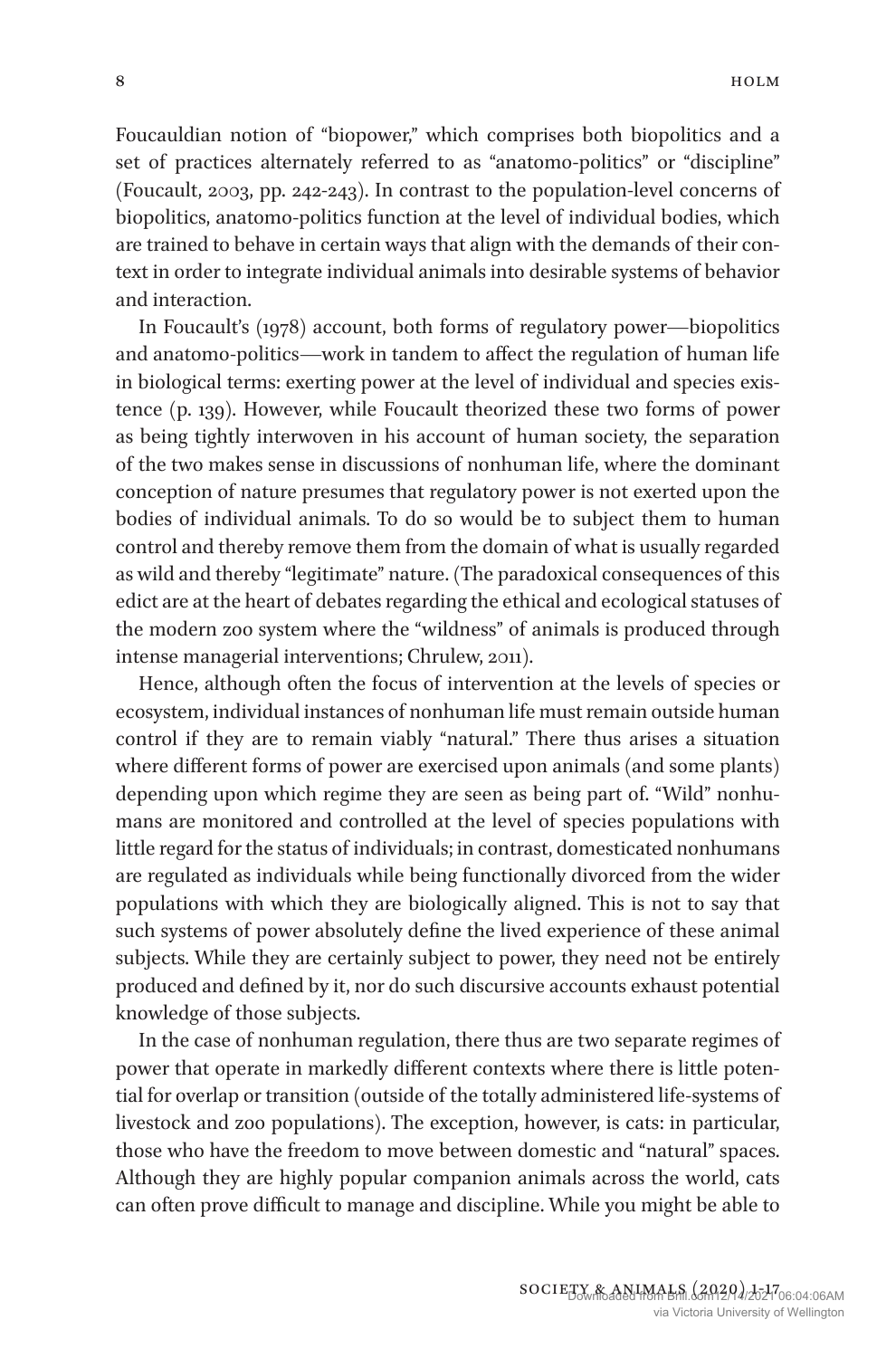accustom puss to a particular feeding schedule and, by and large, prevent them from shredding the furniture, they always retain something a little bit wild about them: where "wild" names that desirable other realm that lies outside the perverting influence of human agency (Armstrong & Potts, 2014, p. 173).

The fact that "cats cannot be considered completely domesticated" is part of the appeal of cat companionship in many instances (Bradshaw, 2013, p. 70), and while cats' behavior is certainly shaped by human training and discipline, it is never entirely determined by it. Indeed, the possibility that a cat might "slip back into, or demonstrate flashes of, wildness" (Birke, 2014, p. 48) temporarily disentangling from human culture and society—is crucial to characterization of cats as potentially feral: as capable of momentarily throwing off the restrictions of human expectation and discipline.<sup>2</sup> This capacity for moving beyond the human world is particularly evident for those cats who have the opportunity to move freely in and out of the home. When a cat leaves the domestic space, they enter both materially and metaphorically into the wild spaces of nature and thereby into ecology, and the space of biopolitics.

In the home, a cat is primarily (though not entirely) an individual subject to specific and relatively simple and instrumental forms of discipline. However, once outside, they enter into a complex biopolitical space where their nametag or feeding time doesn't really matter: an environment where, although they might not be capable of reproducing, their ability to kill renders them a part of a biopolitical system of population-level regulation. The cat-door thus operates as a portal between different realms of biopower: a means by which cats can move between and thus confound two utterly distinct regimes of nonhuman biopower. Consequently, cats belong entirely to neither the realm of individual regulation nor ecological population management.

## **Red in Tooth and Claw?**

The feral blurring of boundaries between the home and the wild creates a number of questions regarding animals like cats: not least, how we ought to understand and regulate interactions between cats and the broader ecosystem. At the heart of concerns regarding outdoor cats is their (often realized) potential

<sup>2</sup> The relative freedom of cats can be productively contrasted with the situation of the other major domesticated species: dogs. The domestication of dogs is such that they are much more thoroughly constrained by (or entangled within, if you prefer) the expectations and restrictions of human society than cats. The domestication of dogs has radically altered both their appearance and behavior, and thereby made them reliant on human society in a way that does not apply in the case of cats (Bradshaw, 2013, p. xx).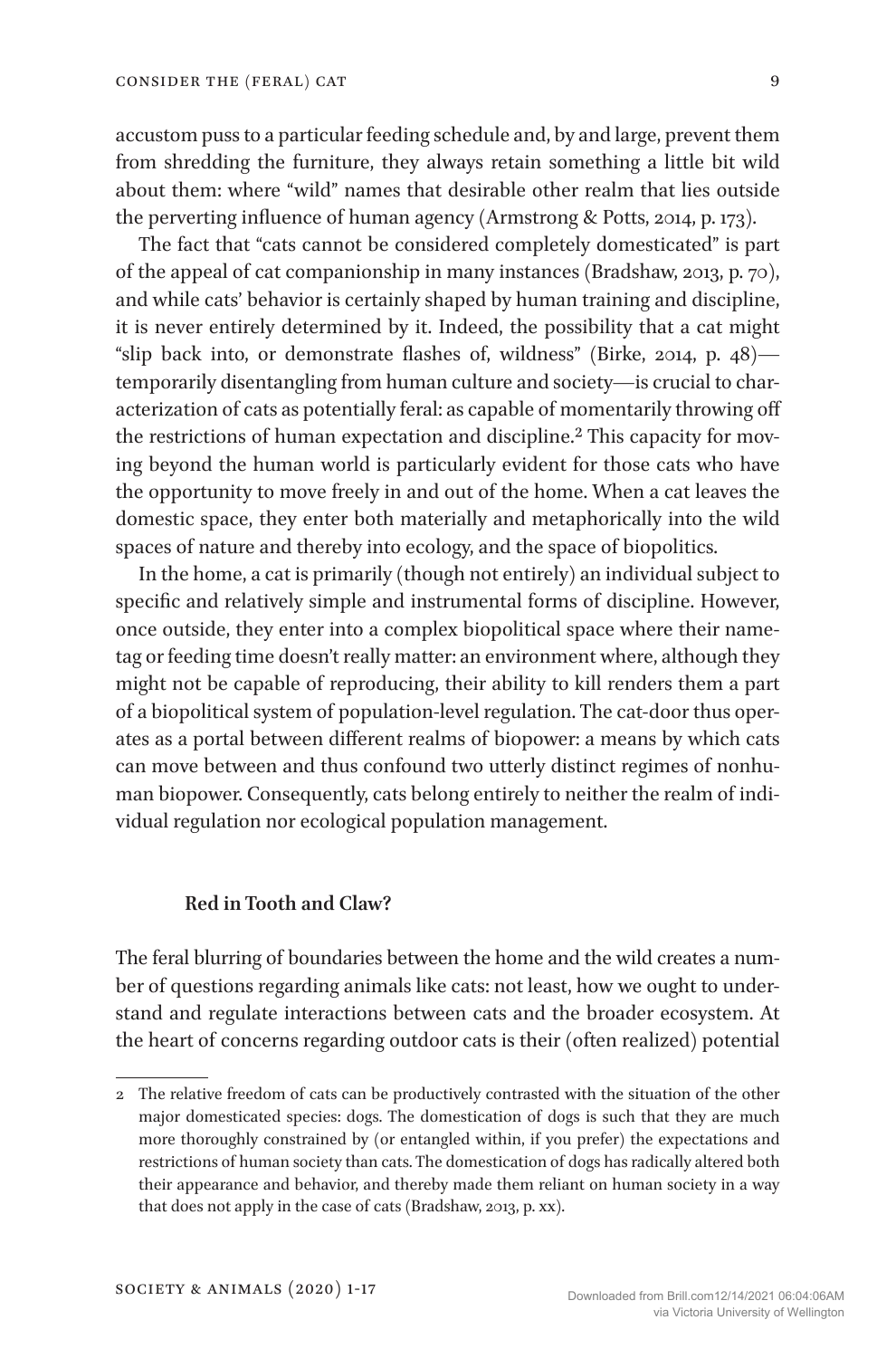to kill and to thereby intervene within wider ecological dynamics. Their feral potentiality means that cats have the ability to escape the strict control of human society—to "go feral," as it were, however briefly—while still remaining tightly implicated within human relations.

Moreover, even more than other feral animals, cats do not simply occupy a liminal zone between the home and the wild, but can actually move back and forth between different spaces of domestic and ecological regulation. Feral potentiality is thus a quality whereby cats can impact wildlife populations while themselves not being entirely of the wild. This potential for movement sets cats apart from other predatory species, whose hunting behavior is more commonly understood as a necessary and correct part of ecological relations. As a result of their existence across human and nonhuman worlds, cats thereby confound what environmental ethics refers to as the "predator" or "predation problem," which arises out of attempts to think through the ethical status of nonhuman predation. Addressing the predator problem can help elucidate the peculiar status of feral cats, and, in particular, the ways we might conceive of their predatory behaviors.

At its core, the predation problem is predicated on an apparent conflict between the belief that "people should treat animals as decently as possible" and the "basic presumption against human noninterference with nature" (Cowen, 2003, p. 170). What emerges out of this argument is that if humans have an ethical obligation to not harm animals, then a coherent ethical framework suggests that humans should also have some obligation to prevent animals from harming one another and to therefore prevent acts of predation. (The two precepts that inform the predator problem also evoke the distinction between animal rights ethics, which focus on the flourishing of individual animals, and environmental ethics, which is concerned with the well-being of broader ecosystems. The former are concerned with the suffering of prey animals as a form of injustice, whereas the latter understand that suffering as a legitimate and innate aspect of the nonhuman world [Callicott, 1980, pp. 336-338].)

The predator problem thus posits the necessity of policing nature, and predation in particular, in order to establish a more ethically just nonhuman world. First presented as a "reduction ad absurdum" argument by David Ritchie (Keulartz, 2016, p. 814), the predator problem has subsequently been taken up at length as a legitimate subject of ethical debate. While many ethical theorists have since sought to justify the intuition that it is best to leave the nonhuman world alone (Milburn, 2015, p. 274), others have notably sought to defend the more radical implications of Ritchie's argument. Nussbaum (2006) (in)famously argues for an ethical obligation for humans to regulate the nonhuman world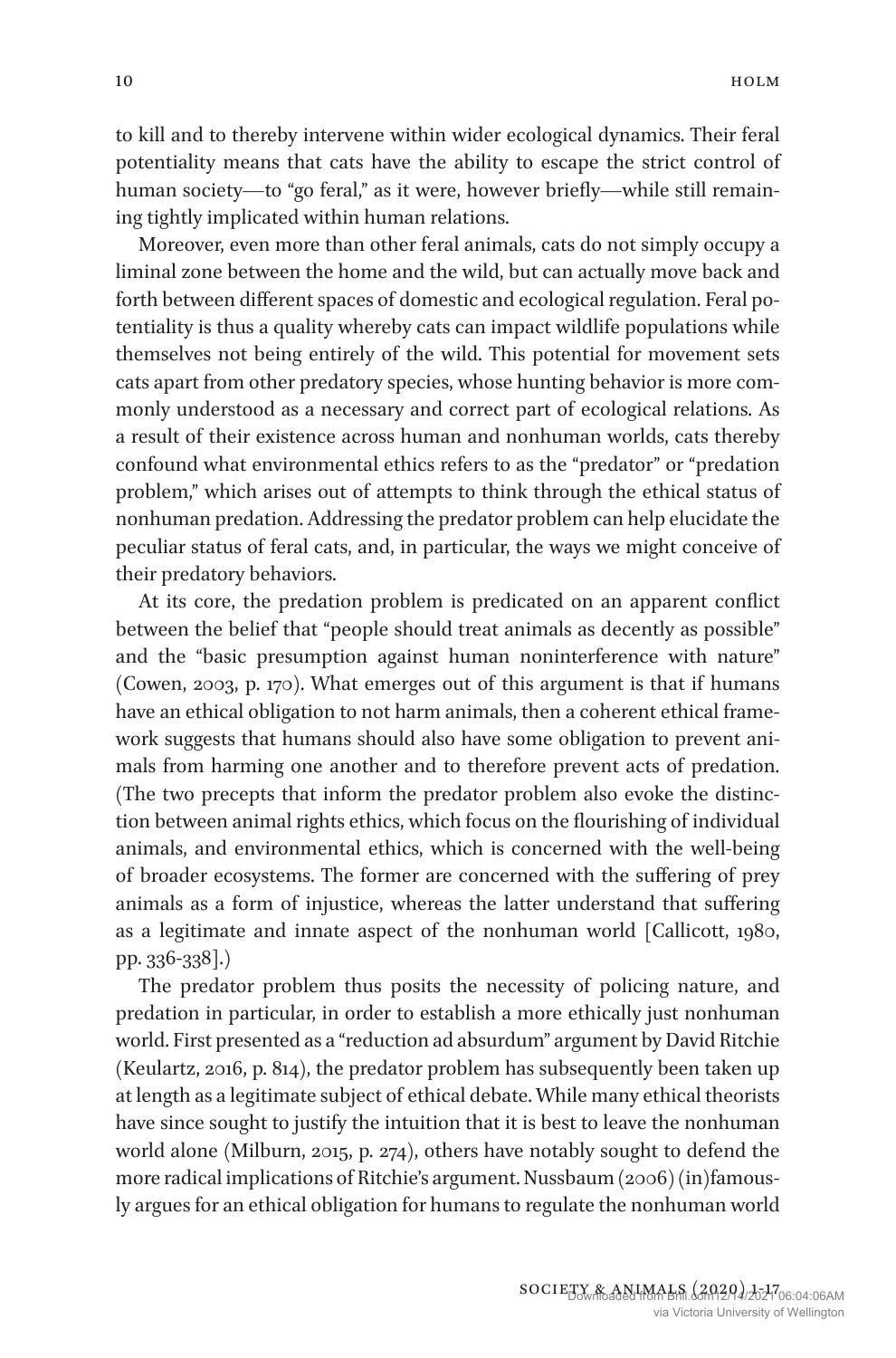in order to achieve "the gradual supplanting of the natural by the just" (p. 400). Such a solution resolves the predator problem by extending the anatomopolitics of the domestic sphere to the entire nonhuman world: subjecting predator species to absolute individual discipline (Keulartz, 2016, p. 818). In such an arrangement, the whole world becomes a zoo—characterized by the total management of nonhuman life and the biopolitical eradication of predation (Chrulew, 2011)—and we become the zoo-keepers (honor-bound to keep the tigers out of the penguin exhibit).

The predator problem justifies such intervention by introducing the possibility that nonhuman predation should be understood as an immoral or evil aspect of an otherwise benign nature and that humans should therefore seek to limit it (Kowalsky, 2017, p. 493). Such a perspective runs counter to dominant beliefs in mainstream ecology and ecological ethics, where such judgements make little sense, either because actions and behaviors that appear undesirable at an individual level are necessary from the perspective of the biological system (and therefore ultimately good) (Kowalsky, 2017, p. 493) or because questions of morality are simply thought not to apply to the nonhuman world according to ecological orthodoxy (Cowen, 2003, p. 170).

In light of the "predator problem," morality thus becomes a question of scale: those who accept predation as a necessary part of the nonhuman world operate at the level of "ecosystems," whereas those who highlight predation as a form of harm are concerned more with the ethical status of prey animals as "individuals" (Kowalsky, 2017, p. 498). What seems indefensible at an individual level becomes benign at the level of the system (or vice versa). Debates over the predator problem thus open up the possibility that predatory behaviors are not simply natural business as usual, but instead ought to be properly considered as evil, and predator species as "vicious criminals, merciless executioners and great monsters" (Keulartz, 2016, p. 824).

#### **Die Predator, Die!**

Accusations of criminality, perversity, and evil are indeed the sort of language that often creeps into debates regarding the hunting behaviors of outdoor cats (Marra & Santella, 2016; Schaffner, 2018). This is especially true in Australasia, where, even in the absence of scientific evidence regarding substantial feline impacts on local wildlife, there are calls for cats to be increasingly tightly regulated, or even exterminated, in order to allow wildlife to flourish (Franklin, 2014; Hillier, 2015, 2017a; Hillier & Byrne, 2016). In such contexts, it is legible (if not always uncontroversial) to refer to cats as "cunning killers" (Aguirre, 2019)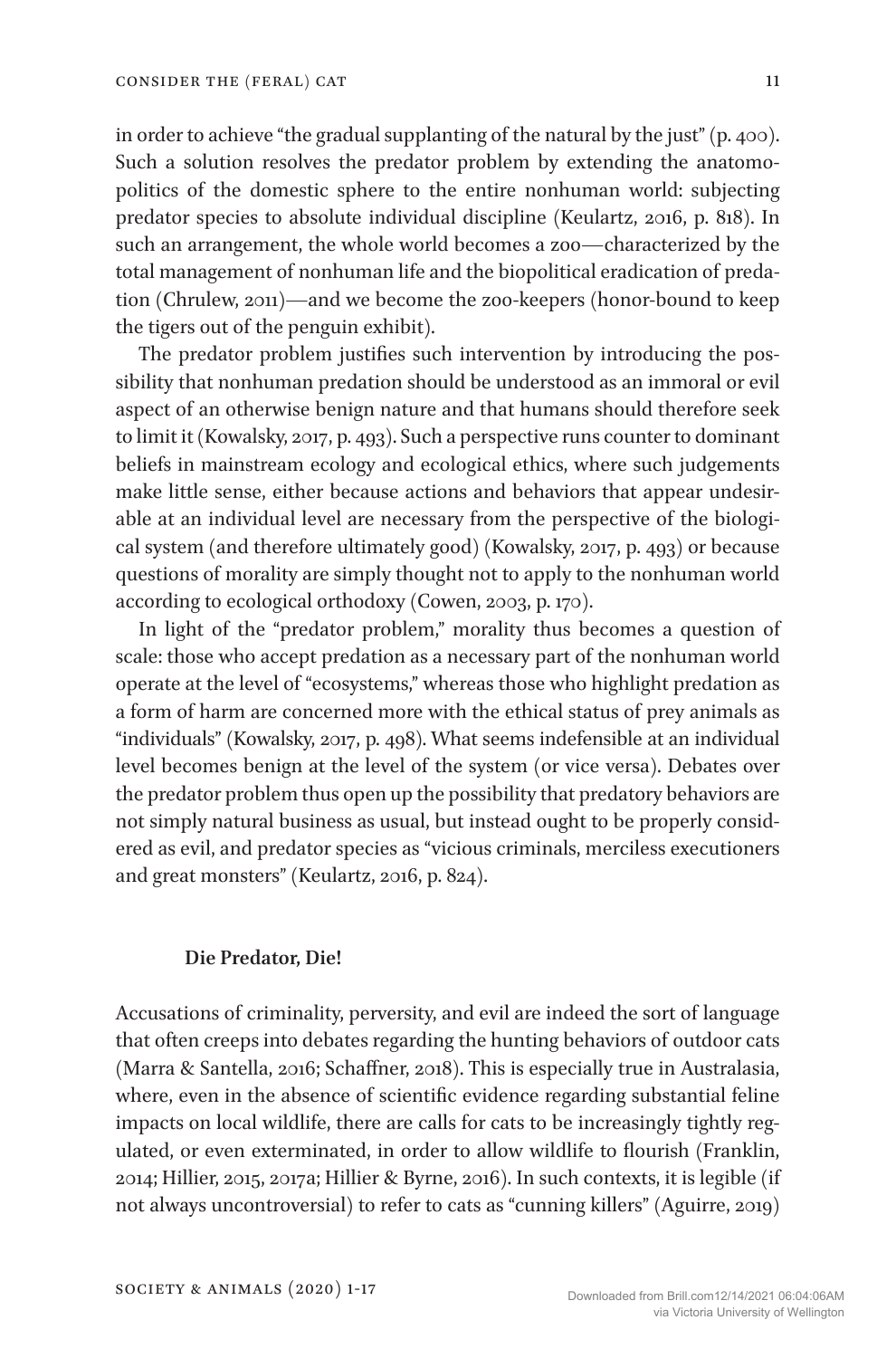or "lethal mass murderers" (Guthrie, 2017) in ways that would appear unwarranted in relation to other species such as hawks or sharks whose predation is not normally framed as a form of animal-on-animal crime. Thus, although for some, Nussbaum's argument in favor of the full regulation of nonhuman life might seem outlandish or absurd, in the context of cats such positions are openly entertained and debated in public contexts.

This is indicative of the odd status of cats with regard to the predator problem, where they seem to motivate an exception or local distortion of widespread intuitions regarding ethical obligations towards the nonhuman world. Unlike other predators, cats' hunting behavior raises questions of moral culpability for those who would not otherwise understand predation in such terms. Even for those for whom the application of ethical categories of good or evil to the nonhuman world would seem otherwise absolutely untenable, the call to regulate (and even punish) cat behavior in the interests of a more desirable nonhuman world can appear intelligible and potentially desirable. To some extent, the feline exception can also be understood as a consequence of the cat's common status as an "invasive" or "introduced" species. However, this is not the whole story, because in contrast to other introduced species, the cat's predation still takes on a notably ethical valence insofar as they are described as murderers and killers. Comparably, possums in New Zealand are not addressed as ethical beings so much as sub-natural deviants; I elsewhere refer to them as "anti-animals" who are neither the subject nor bearer of ethical rights (Holm, 2015). Possums are monsters to be destroyed, cats are villains to be punished.

The key to making sense of this feline exception is what I have been referring to as their feral potentiality: the state of existing on both sides of the line that divides domestic discipline from wild biopolitics. As discussed earlier, such a distinction is not always particularly stable in practice and this is especially true in the context of cats. Only indoor cats could potentially be thought of as entirely domestic. Securely and absolutely tied to the home and the discipline that comes with it, indoor cats are removed from nature in ways that parallel Nussbaum's solution of absolute animal discipline.<sup>3</sup> (Even then, however, there is the distinct possibility that such animals may not be domestic in any meaningful sense: instead, they may simply be securely contained semi-wild animals or even entirely wild but sociable beings.)

In contrast, outdoor cats retain the ability to not only slip off the immediate constraints (if not the ethical responsibilities) of human society, but then also

<sup>3</sup> The consequences of this absolute discipline for the individual animal can be somewhat counterproductive: I've known several indoor cats in my time and—with apologies to Larry, Balky, Titus, Milo, and Bella—they were all somewhat, well, unhinged.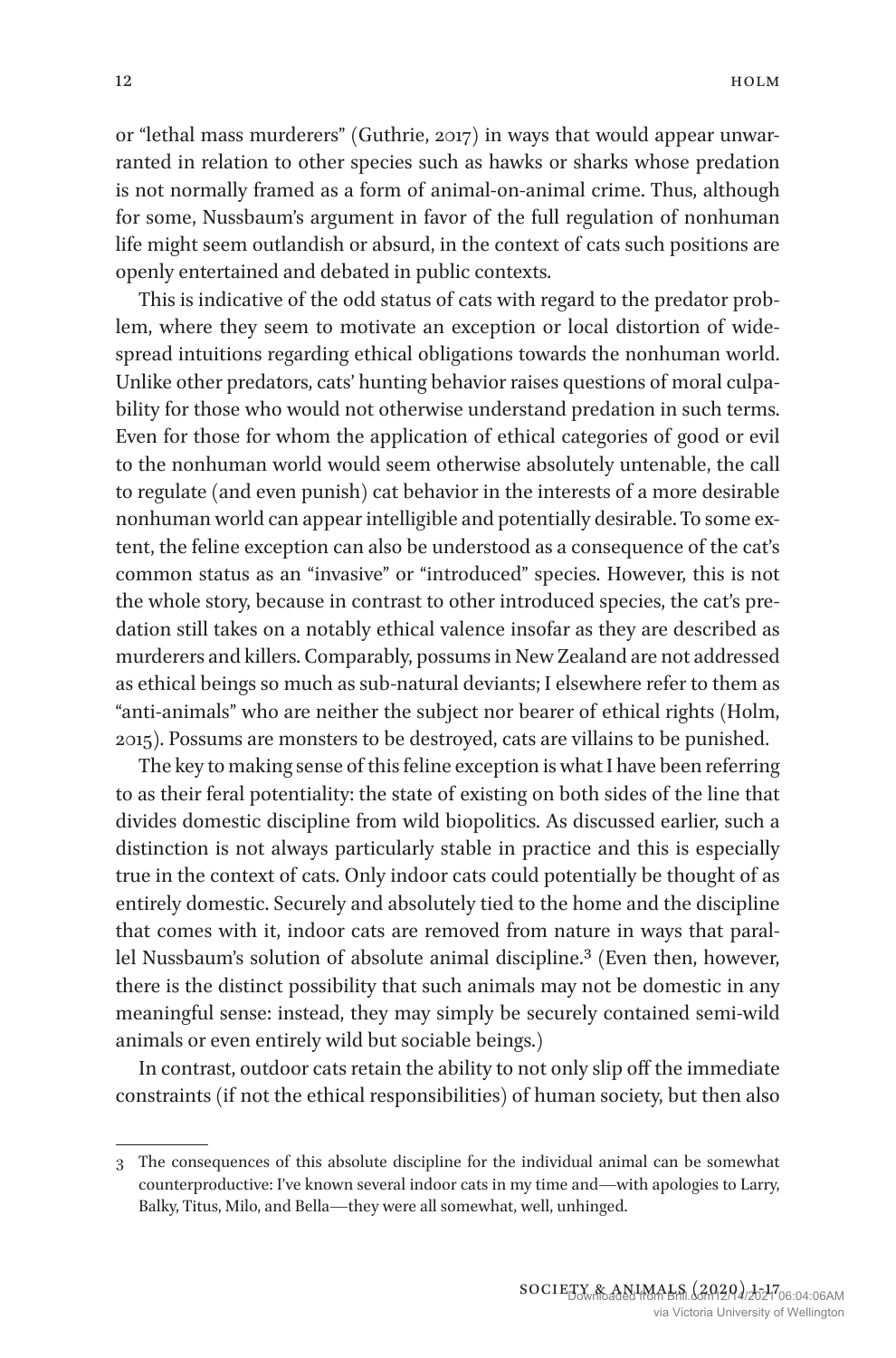to return again afterward. However, this does not mean that they are liminal creatures who only exist in a grey zone between the two spaces. In contrast to models that assert ferality as an in-between space, I argue that it makes more sense to understand feral cats, at least, as alternating between the two possible positions of domestic and wild, or even existing in both simultaneously. This means that cats thus exist on two different ecological scales. Like wild animals they hunt and kill, but unlike other predators in the nonhuman world, they also are subject to those exact forms of discipline and regulation that act to constitute them as individual subjects.

As a consequence, we become accustomed to thinking of cats as individuals, that is to say, existing on the same scale and possessing the same capabilities that, in the context of the predator problem, motivate the application of an ethical framework. Cats therefore have the unfortunate distinction of being the most visible example of an animal who continues to participate in the natural world while at the same time being partially inducted into human society. Cats engage in predatory behavior while also being theoretically subject to the disciplinary expectations of human society.

Just as cats move across different regimes of biopower, a consideration of the predator problem can thus illuminate how they also move between different ethical scales. What this means is that the movement of the cat between domestic and wild spaces is more than just a passage between different regimes of regulation; it is also a transition between different regimes of ethical expectation and responsibility. Their partial, passing existence within the disciplinary regimes of domestic space opens cats up to not only different sorts of regulation, but also different expectations regarding acceptable behavior: expectations that are completely out of line with the fact that they remain, in the end, cats. That is to say, cats are animals who when left to their own devices, will hunt and kill. Insufficiently disciplined by the regulative force of domestic anatomo-politics to rob them of their instincts, outdoor cats nonetheless are expected to adhere to the rules of human society and not intervene in the biopolitical population regulation of the nonhuman world. They are too wild to be disciplined, but not domesticated enough to be controlled. The problem with outdoor cats, therefore, is not that they kill other wild animals, but that they do so while not being sufficiently wild themselves.

Moreover, the fact that such distinctions come to carry ethical as well as regulatory meanings means that when cats move between the space of the home and the wild, they are also moving between the scale of individual ethical responsibility and the assumed immorality of the nonhuman world. In this way, feral predation goes from being a practical problem of nonhuman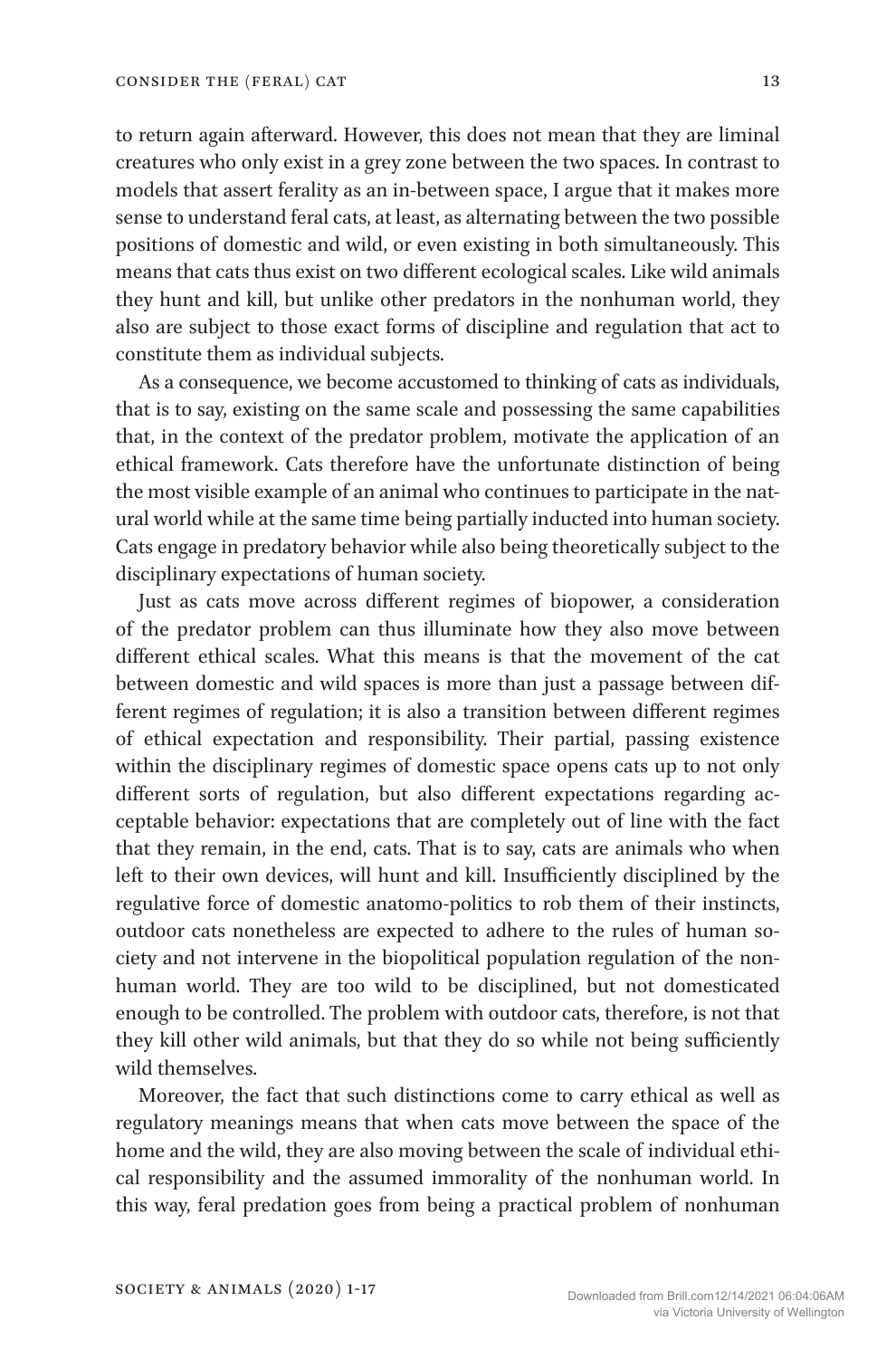management to a potentially immoral act. The predator problem is indicative of how we lack the conceptual map to make sense of the ethical status of animals beyond the binary of domesticated and wild. As a consequence, even for the majority of the Western population who are willing to accept predation as an otherwise unquestionable aspect of the nonhuman world, the feral cat's predation can be denounced as an immoral, even evil, act.

To return to the reference to Schrodinger's cat that opened this essay, outdoor cats may have more in common with the quantum-entangled kitty than I first suggested. (Moreover, like the predator problem, Schrodinger proposed his through experiment of the cat in the box as a reduction ad absurdum argument that he thought demonstrated a fundamental problem with the indeterminacy principle in quantum theory, rather than an actual situation.) Whereas Schrodinger's cat's life depends on the resolution of quantum indeterminacy—whether a specific atom has been subject to atomic decay or not—the lives of feral cats are likewise determined by their indeterminate status with regard to the predator problem. Are they domestic cats and therefore subject to the individuating discipline and responsibilities, but also the protections conferred by subjectivity? Or are they wild animals who escape human control and intervene in the lethal relations that characterize nonhuman ecological systems?

Ferality is the ecological and ethical equivalent of wave-particle duality, by which a cat can exist simultaneously as both a wild and domestic animal. Almost unique in the animal kingdom, outdoor cats have both feeding schedules and the ability to (regularly) enter into wider ecological systems. Moreover, as with Schrodinger's cat, this indeterminacy is not simply a thought experiment, but a matter of life and death. As a result of their feral potentiality, the natural hunting behavior of cats can be reconstituted as unnatural, thereby injecting ethical relations into ecosystems and making them individually culpable unlike other predators. At the same time, they are also of the wild, and therefore exposed to the lethal practices of population management that characterize nonhuman biopolitical regulation, and which are not normally applied to companion animals (or for that matter to most wild animals: unlike other predators, cats are not normally afforded any legitimate hunting range). As a result, the potentially feral cat is assigned enough individual subjectivity to be regarded as morally culpable for the act of predation, but that is at the same time insufficient for them to be excluded from the lethal mandates of ecological biopolitics. Ferality thus functions as the discursive mechanism by which ecological management is brought to bear on the quasi-human realm, and by which any nonhuman (or even human) animal might be made to answer to the deadly dictates of conservationism.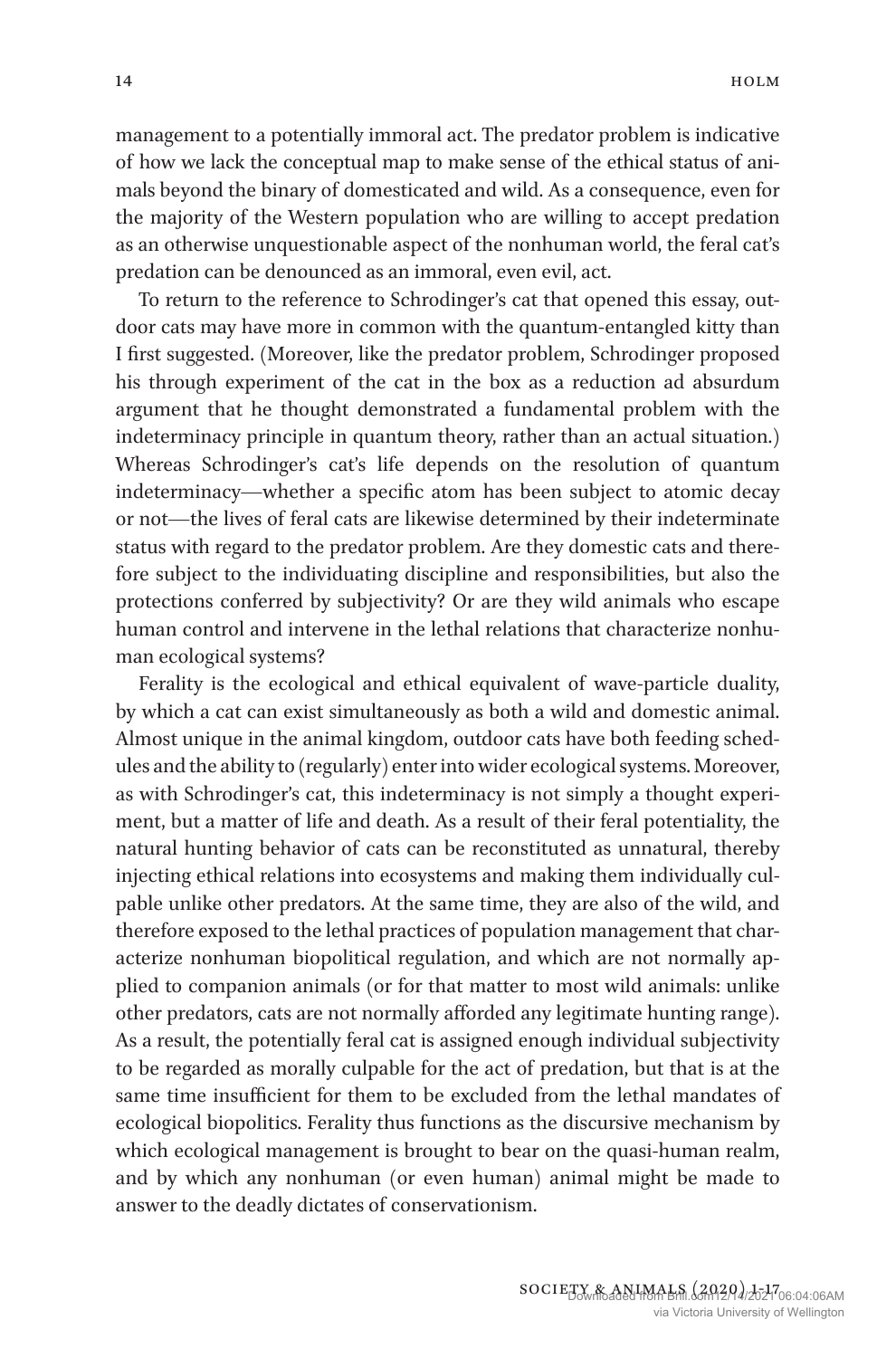### **References**

- Aguirre, J. C. (2019). Bullets, baits, killer robots: feral felines in the firing line. *Sydney Morning Herald*, May 11. Retrieved from https://www.smh.com.au/national/bullets -baits-killer-robots-feral-felines-in-the-firing-line-20190508-p51l4t.html.
- Armstrong, P., & Potts, A. (2014). The emptiness of the wild. In G. Marvin & S. McHugh (Eds.), *Routledge Handbook of Human-Animal Studies* (pp. 168-181). London, United Kingdom: Routledge.
- Biermann, C., & Mansfield, B. (2014). Biodiversity, purity, and death: conservation biology as biopolitics. *Environment and Planning D*, *32*(2), 257-273. DOI: 10.1068/d13047p.
- Birke, L. (2014). Escaping the maze: wildness and tameness in studying animal behaviour. In G. Marvin & S. McHugh (Eds.), *Routledge Handbook of Human-Animal Studies* (pp. 39-53). London, United Kingdom: Routledge.

Bradshaw, J. (2013). *Cat Sense*. New York, NY: Basic Books.

- Callicott, J. B. (1980). Animal liberation: a triangular affair. *Environmental Ethics*, *2*(4), 311-338. DOI: 10.5840/enviroethics19802424.
- Chrulew, M. (2011). Managing love and death at the zoo: the biopolitics of endangered species preservation. *Australian Humanities Review*, *50*. Retrieved from http:// australianhumanitiesreview.org/2011/05/01/managing-love-and-death-at-the-zoo -the-biopolitics-of-endangered-species-preservation/.
- Cowen, T. (2003). Policing nature. *Environmental Ethics*, *25*(2), 169-182. DOI: 10.5840/ enviroethics200325231.
- Farnworth, M. J., Dye, G., & Keown, N. (2010). The legal status of cats in New Zealand: a perspective on the welfare of companion, stray, and feral domestic cats *( felis catus)*. *Journal of Applied Animal Welfare Science, 13*(2), 180-188. DOI: 10.1080/10888700903584846.
- Foucault, M. (1978). *The History of Sexuality: An Introduction*. London, United Kingdom: Penguin.
- Foucault, M. (1985). *The Use of Pleasure: The History of Sexuality: Volume Two*. London, United Kingdom: Penguin.
- Foucault, M. (2000). The will to knowledge. In P. Rabinow (Ed.), *Essential Works of Michel Foucault, 1954-1984, Volume 1: Ethics* (pp. 11-16). London, United Kingdom: Penguin.
- Foucault, M. (2003). *Society Must Be Defended*. New York, NY: Picador.
- Franklin, A. (2014). The adored and the abhorrent: nationalism and feral cats in England and Australia. In G. Marvin & S. McHugh (Eds.), *Routledge Handbook of Human-Animal Studies* (pp. 139-153). London, United Kingdom: Routledge.
- Fry, D. (2010). Detailed discussion of feral cat legal issues. Animal Legal and Historical Center, Michigan State University. Retrieved from https://www.animallaw.info/ article/detailed-discussion-feral-cat-legal-issues.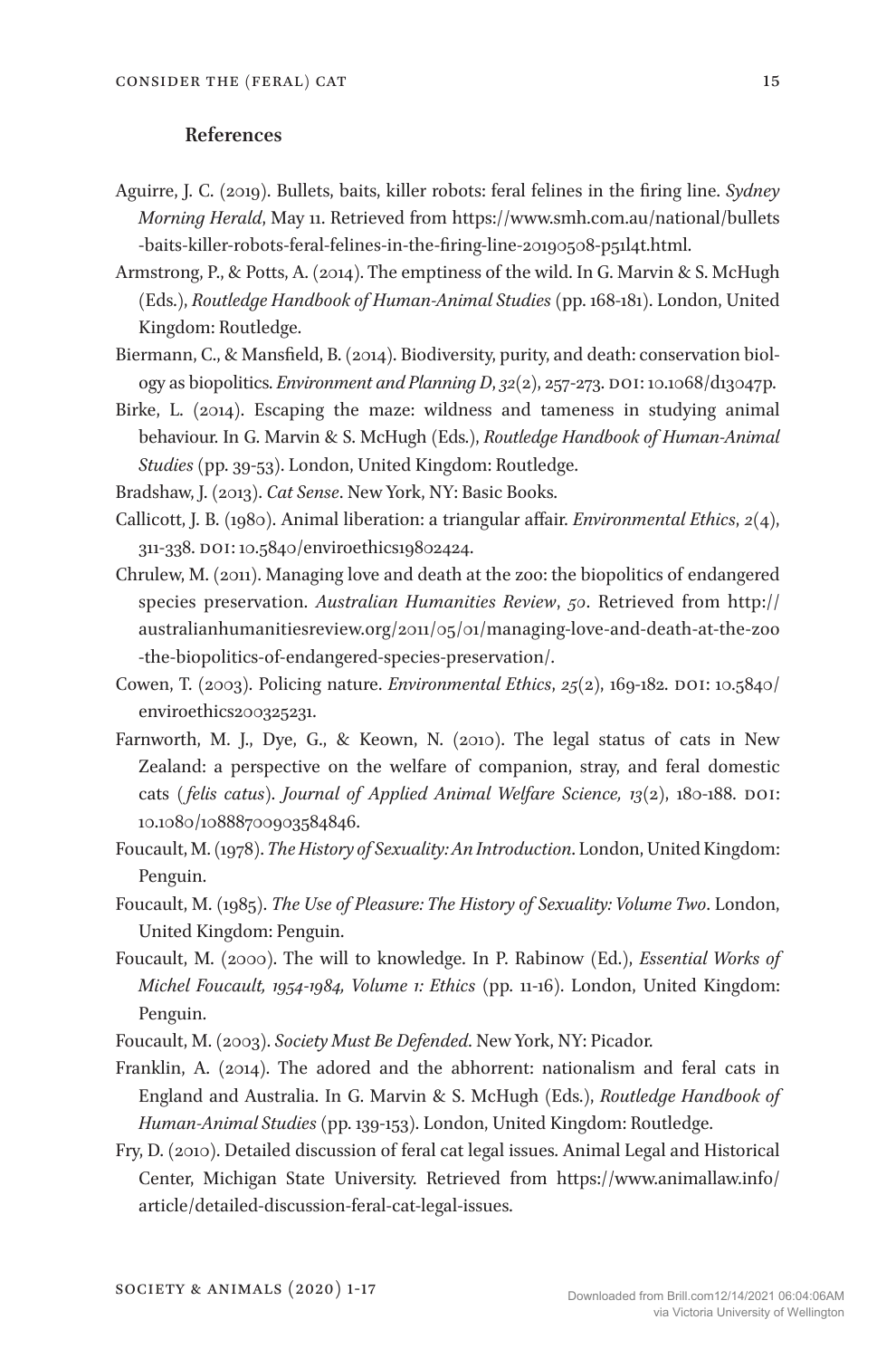Guthrie, K. (2017). City cats—what don't we know and how can we find out? *Predator Free NZ*. Retrieved from https://predatorfreenz.org/city-cats-dont-know-can-find/.

- Hillier, J. (2015). If Schrödinger's cat miaows in the suburbs, will anyone hear? *Planning Theory*, *14*(4), 425-443. DOI: 10.1177/1473095215576159.
- Hillier, J. (2017a). Cat-alying attunement. *Journal of Environmental Policy & Planning*, *19*(3), 327-344. DOI: 10.1080/1523908X.2016.1267613.
- Hillier, J. (2017b). No place to go? Management of non-human animal flow in Australia. *European Management Journal*, *35*, 712-721. DOI: 10.1016/j.emj.2017.02.004.
- Hillier, J., & Byrne, J. (2016). Is extermination to be the legacy of Mary Gilbert's cat? *Organization*, *23*(3), 387-406. DOI: 10.1177/1350508416629455.
- Holm, N. (2012). Consider the squirrel: freaks, vermin and value in the ruin(s) of nature. *Cultural Critique*, *80*, 56-95. DOI: 10.1353/cul.2012.0005.
- Holm, N. (2015). Consider the possum: foes, anti-animals, and colonists in paradise. *Animal Studies Journal*, *4*(1), 35-56.
- Holmberg, T. (2014). Where I lay my cat? Post-human crowding and the meaning of home. In G. Marvin & S. McHugh (Eds.), *Routledge Handbook of Human-Animal Studies* (pp. 54-67). London, United Kingdom: Routledge.
- Keulartz, J. (2016). Should the lion eat straw like the ox? Animal ethics and the predation Problem. *Journal of Agricultural and Environmental Ethics*, *29*, 813-834. DOI: 10.1007/s10806-016-9637-4.
- Kikillus, K., Heidy, C., Geoff, K., Farnworth, M. J., & Hare, K. M. (2016). Research challenges and conservation implications for urban cat management in New Zealand. *Pacific Conservation Biology*, *23*, 15-24. DOI: 10.1071/PC16022.
- Kowalsky, N. (2017). Predation, pain, and evil: anti-hunting as theodicy. *Studies in Religion*, *46*(4), 489-510. DOI: 10.1177/0008429817732032.
- Lloyd, K. A., & Hernandez, S. M. (2015). Public perceptions of domestic cats and preferences for feral cat management in the Southeastern United States. *Anthrozoös*, *25*(3), 337-351. DOI: 10.2752/175303712X13403555186299.
- Marra, P. P., & Santella, C. (2016). *Cat Wars: The Devastating Consequences of a Cuddly Killer*. Princeton, NJ: Princeton University Press.
- Marvin, G., & McHugh, S. (2014). In it together: an introduction to human-animal studies. In G. Marvin & S. McHugh (Eds.), *Routledge Handbook of Human-Animal Studies* (pp. 1-9). London, United Kingdom: Routledge.
- Mbembe, A. (2003). Necropolitics. *Public Culture*, *15*(1), 11-40.
- Milburn, J. (2015). Rabbits, stoats and the predator problem: why a strong animal rights position need not call for human intervention to protect prey from predators. *Res Publica*, *21*, 273-289. DOI: 10.1007/s11158-015-9281-2.
- Nash, R. F. (1982). *Wilderness and the American Mind*. New Haven, CT: Yale University Press.